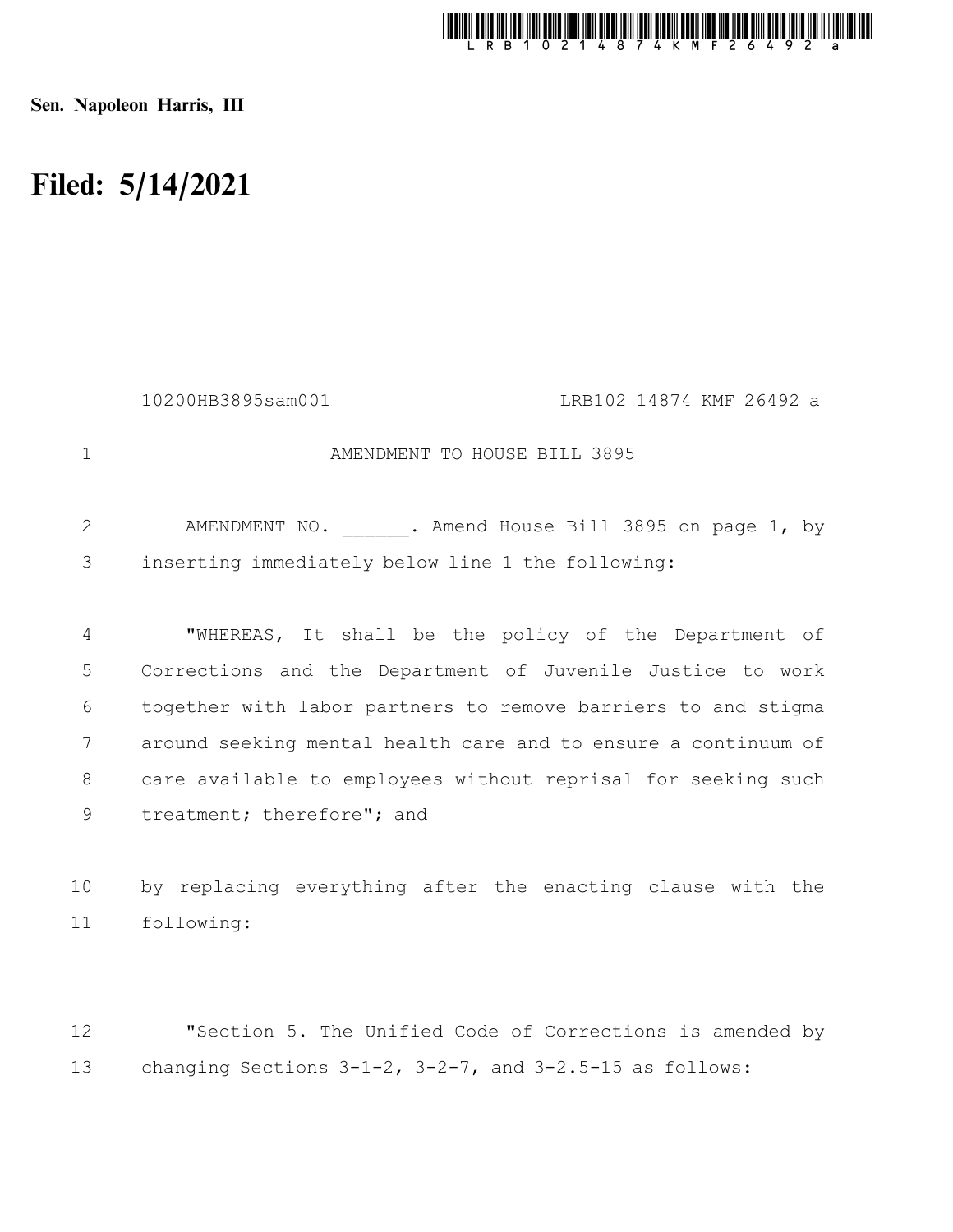1 2

(730 ILCS 5/3-1-2) (from Ch. 38, par. 1003-1-2)

Sec. 3-1-2. Definitions.

(a) "Chief Administrative Officer" means the person designated by the Director to exercise the powers and duties of the Department of Corrections in regard to committed persons within a correctional institution or facility, and includes the superintendent of any juvenile institution or facility. 3 4 5 6 7 8

(a-3) "Aftercare release" means the conditional and revocable release of a person committed to the Department of Juvenile Justice under the Juvenile Court Act of 1987, under the supervision of the Department of Juvenile Justice. 9 10 11 12

(a-5) "Sex offense" for the purposes of paragraph (16) of subsection (a) of Section 3-3-7, paragraph (10) of subsection (a) of Section 5-6-3, and paragraph (18) of subsection (c) of Section 5-6-3.1 only means: 13 14 15 16

(i) A violation of any of the following Sections of the Criminal Code of 1961 or the Criminal Code of 2012: 10-7 (aiding or abetting child abduction under Section 10-5(b)(10)), 10-5(b)(10) (child luring), 11-6 (indecent solicitation of a child), 11-6.5 (indecent solicitation of an adult), 11-14.4 (promoting juvenile prostitution), 11-15.1 (soliciting for a juvenile prostitute), 11-17.1 (keeping a place of juvenile prostitution), 11-18.1 (patronizing a juvenile prostitute), 11-19.1 (juvenile pimping), 11-19.2 (exploitation of a child), 11-20.1 17 18 19 20 21 22 23 24 25 26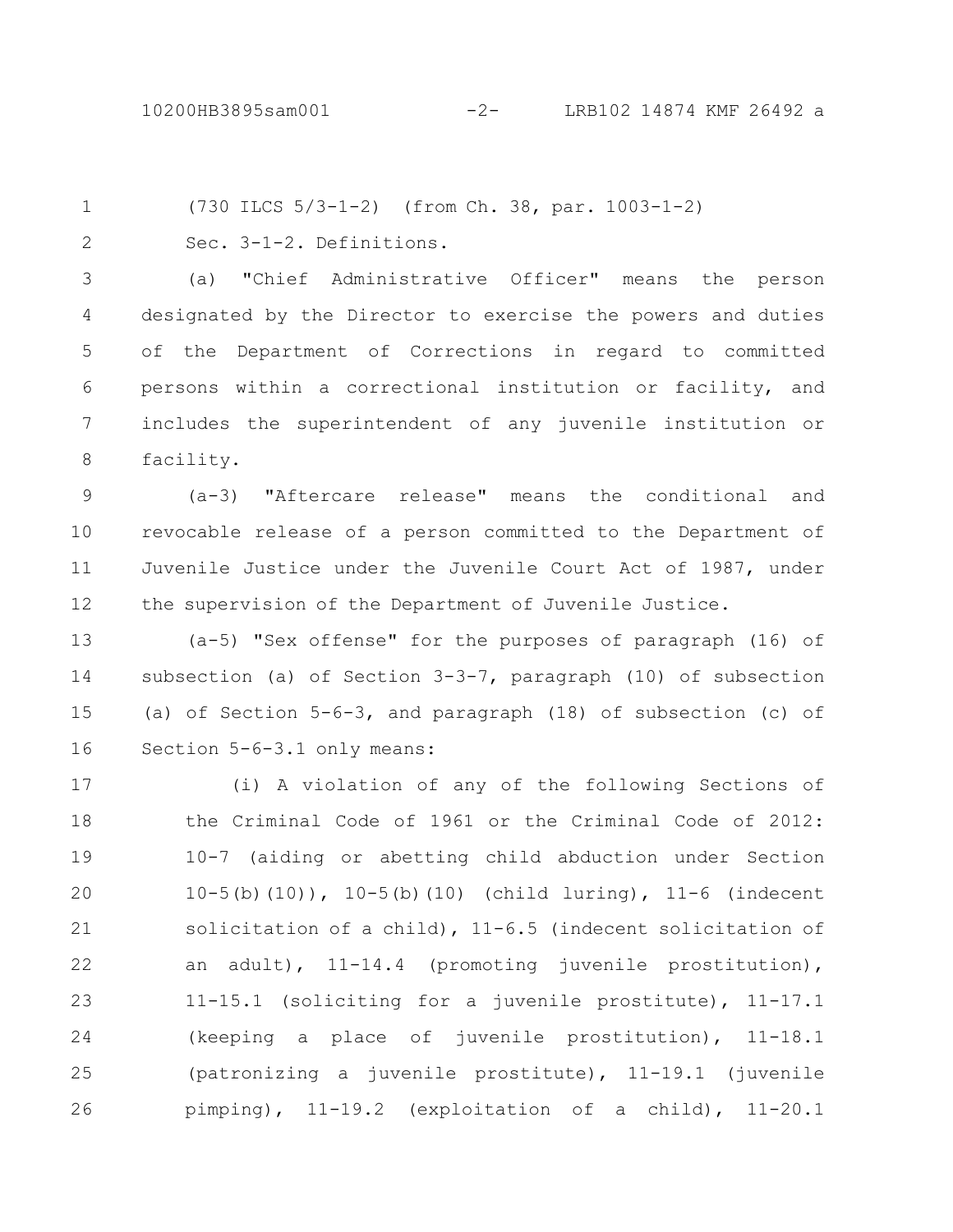(child pornography), 11-20.1B or 11-20.3 (aggravated child pornography), 11-1.40 or 12-14.1 (predatory criminal sexual assault of a child), or 12-33 (ritualized abuse of a child). An attempt to commit any of these offenses.

(ii) A violation of any of the following Sections of the Criminal Code of 1961 or the Criminal Code of 2012: 11-1.20 or 12-13 (criminal sexual assault), 11-1.30 or 12-14 (aggravated criminal sexual assault), 11-1.60 or 12-16 (aggravated criminal sexual abuse), and subsection (a) of Section 11-1.50 or subsection (a) of Section 12-15 (criminal sexual abuse). An attempt to commit any of these offenses. 5 6 7 8 9 10 11 12

(iii) A violation of any of the following Sections of the Criminal Code of 1961 or the Criminal Code of 2012 when the defendant is not a parent of the victim: 13 14 15

16

1

2

3

4

10-1 (kidnapping),

10-2 (aggravated kidnapping), 17

10-3 (unlawful restraint), 18

10-3.1 (aggravated unlawful restraint). 19

An attempt to commit any of these offenses. 20

(iv) A violation of any former law of this State substantially equivalent to any offense listed in this subsection (a-5). 21 22 23

An offense violating federal law or the law of another state that is substantially equivalent to any offense listed in this subsection (a-5) shall constitute a sex offense for 24 25 26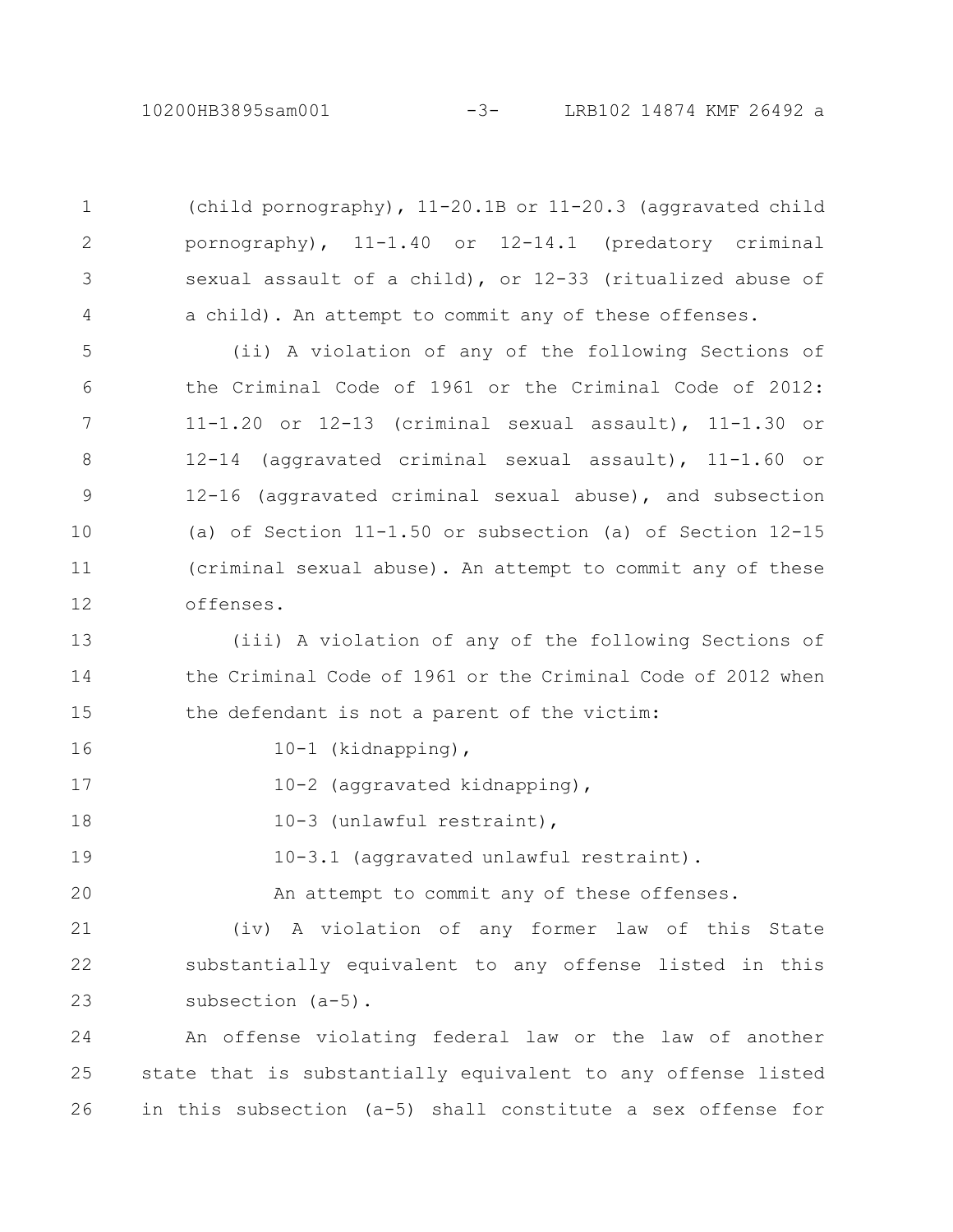10200HB3895sam001 -4- LRB102 14874 KMF 26492 a

the purpose of this subsection (a-5). A finding or adjudication as a sexually dangerous person under any federal law or law of another state that is substantially equivalent to the Sexually Dangerous Persons Act shall constitute an adjudication for a sex offense for the purposes of this subsection (a-5). 1 2 3 4 5 6

(b) "Commitment" means a judicially determined placement in the custody of the Department of Corrections on the basis of delinquency or conviction. 7 8 9

(c) "Committed person" is a person committed to the Department, however a committed person shall not be considered to be an employee of the Department of Corrections for any purpose, including eligibility for a pension, benefits, or any other compensation or rights or privileges which may be provided to employees of the Department. 10 11 12 13 14 15

(c-5) "Computer scrub software" means any third-party added software, designed to delete information from the computer unit, the hard drive, or other software, which would eliminate and prevent discovery of browser activity, including, but not limited to, Internet history, address bar or bars, cache or caches, and/or cookies, and which would over-write files in a way so as to make previous computer activity, including, but not limited to, website access, more difficult to discover. 16 17 18 19 20 21 22 23 24

(c-10) "Content-controlled tablet" means any device that can only access visitation applications or content relating to 25 26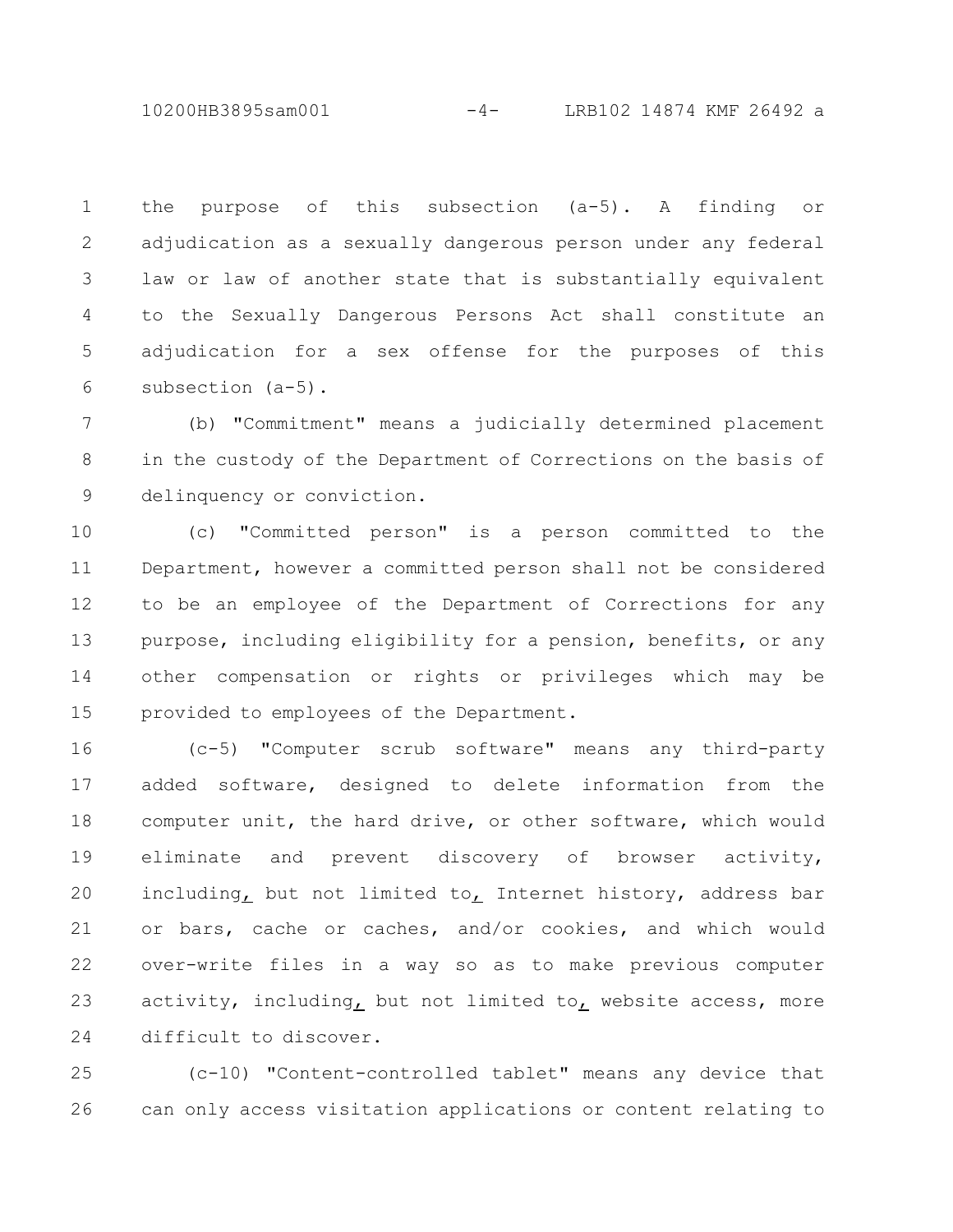10200HB3895sam001 -5- LRB102 14874 KMF 26492 a

educational or personal development. 1

(d) "Correctional institution or facility" means any building or part of a building where committed persons are kept in a secured manner. 2 3 4

(d-5) "Correctional officer" means: an employee of the Department of Corrections who has custody and control over committed persons in an adult correctional facility; or, for an employee of the Department of Juvenile Justice, direct care staff of persons committed to a juvenile facility. 5 6 7 8 9

(e) "Department" means both the Department of Corrections and the Department of Juvenile Justice of this State, unless the context is specific to either the Department of Corrections or the Department of Juvenile Justice. 10 11 12 13

(f) "Director" means both the Director of Corrections and the Director of Juvenile Justice, unless the context is specific to either the Director of Corrections or the Director of Juvenile Justice. 14 15 16 17

(f-5) (Blank). 18

(g) "Discharge" means the final termination of a commitment to the Department of Corrections. 19 20

(h) "Discipline" means the rules and regulations for the maintenance of order and the protection of persons and property within the institutions and facilities of the Department and their enforcement. 21 22 23 24

(i) "Escape" means the intentional and unauthorized absence of a committed person from the custody of the 25 26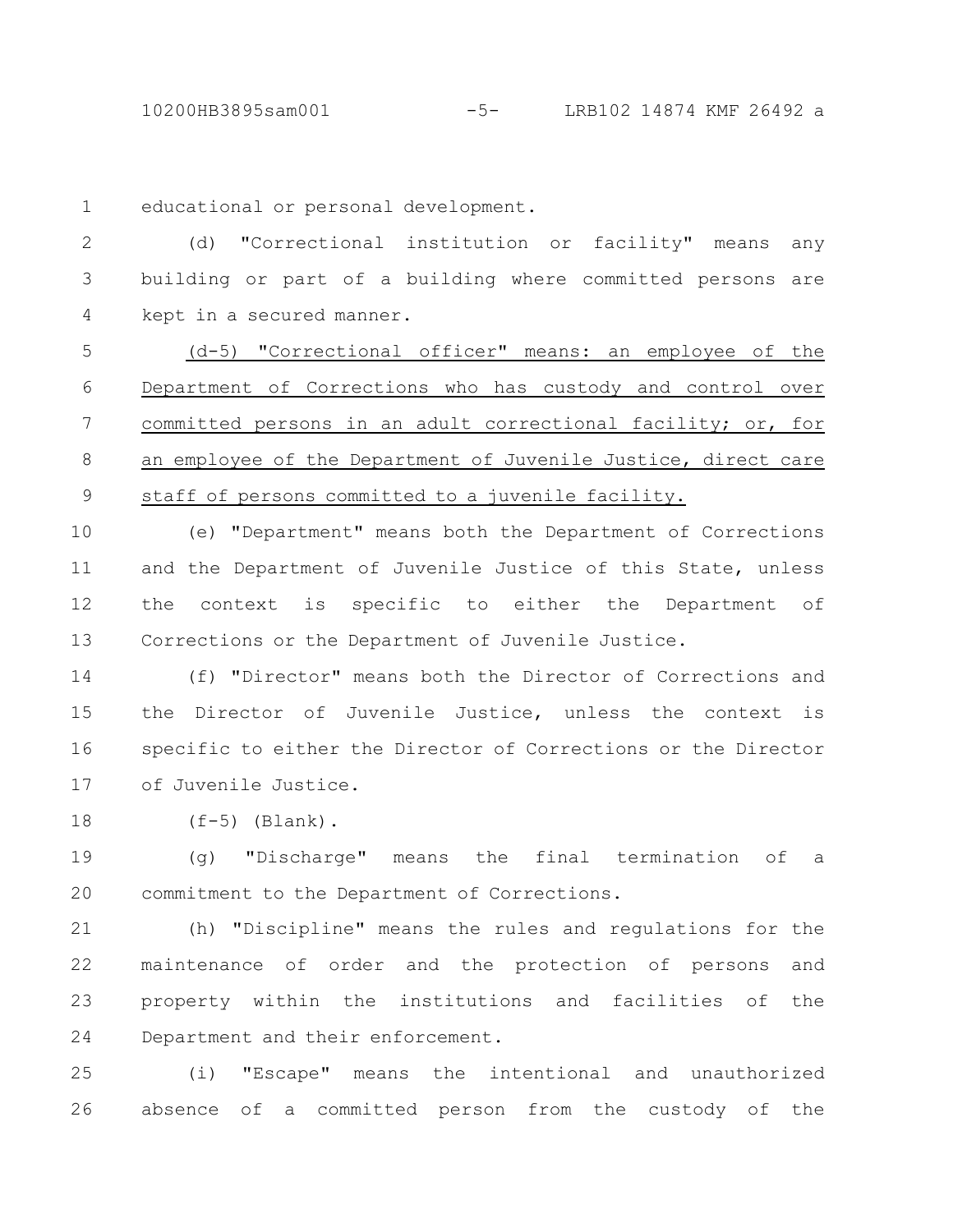Department. 1

(j) "Furlough" means an authorized leave of absence from the Department of Corrections for a designated purpose and period of time. 2 3 4

(k) "Parole" means the conditional and revocable release of a person committed to the Department of Corrections under the supervision of a parole officer. 5 6 7

(l) "Prisoner Review Board" means the Board established in Section 3-3-1(a), independent of the Department, to review rules and regulations with respect to good time credits, to hear charges brought by the Department against certain prisoners alleged to have violated Department rules with respect to good time credits, to set release dates for certain prisoners sentenced under the law in effect prior to February 1, 1978 (the effective date of Public Act 80-1099) this Amendatory Act of 1977, to hear and decide the time of aftercare release for persons committed to the Department of Juvenile Justice under the Juvenile Court Act of 1987 to hear requests and make recommendations to the Governor with respect to pardon, reprieve or commutation, to set conditions for parole, aftercare release, and mandatory supervised release and determine whether violations of those conditions justify revocation of parole or release, and to assume all other functions previously exercised by the Illinois Parole and Pardon Board. 8 9 10 11 12 13 14 15 16 17 18 19 20 21 22 23 24 25

26

(m) Whenever medical treatment, service, counseling, or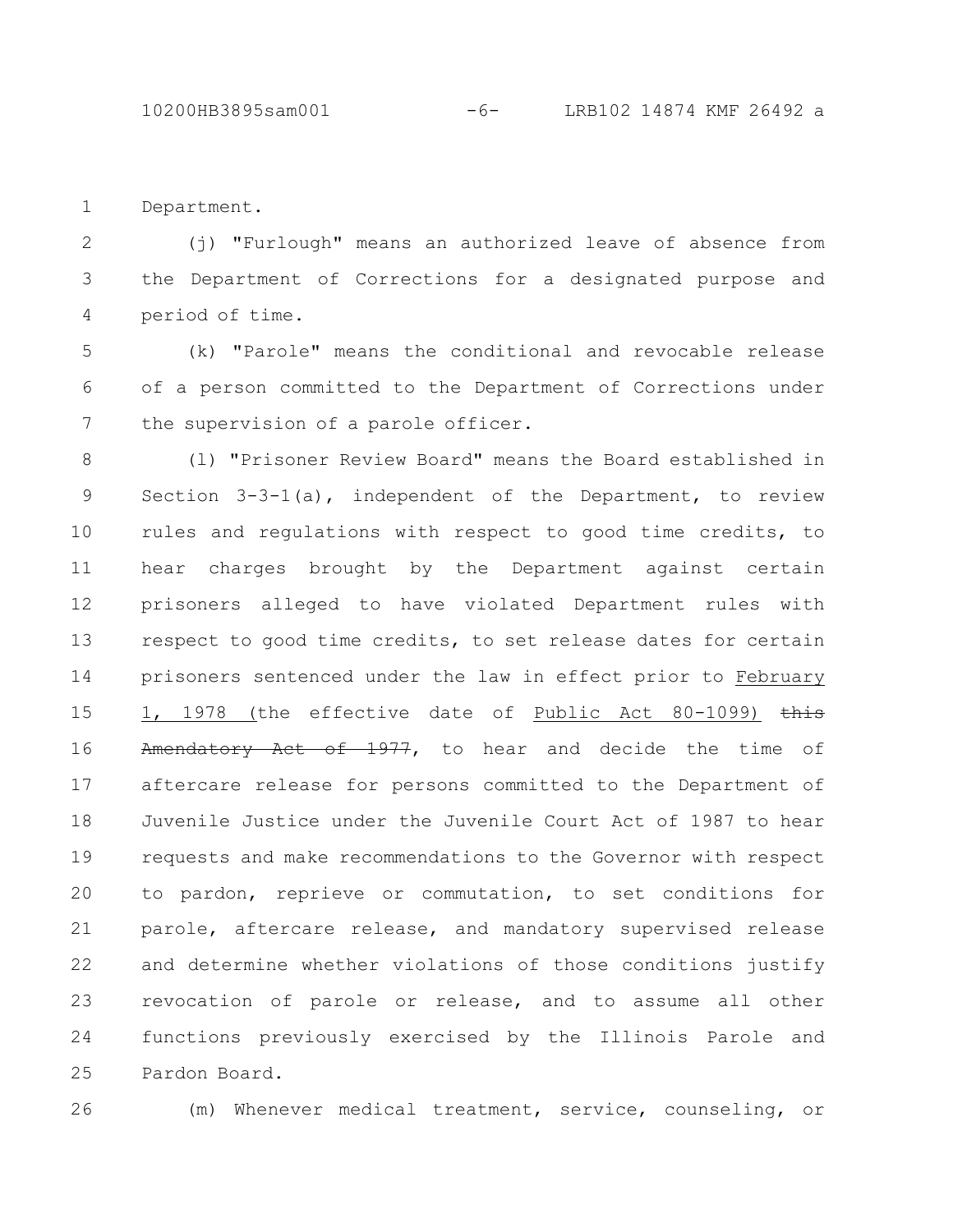10200HB3895sam001 -7- LRB102 14874 KMF 26492 a

care is referred to in this Unified Code of Corrections, such term may be construed by the Department or Court, within its discretion, to include treatment, service, or counseling by a Christian Science practitioner or nursing care appropriate therewith whenever request therefor is made by a person subject to the provisions of this Code Act. 1 2 3 4 5 6

(n) "Victim" shall have the meaning ascribed to it in subsection (a) of Section 3 of the Bill of Rights of Crime for Victims and Witnesses of Violent Crime Act. 7 8 9

(o) "Wrongfully imprisoned person" means a person who has been discharged from a prison of this State and has received: 10 11

(1) a pardon from the Governor stating that such pardon is issued on the ground of innocence of the crime for which he or she was imprisoned; or 12 13 14

(2) a certificate of innocence from the Circuit Court as provided in Section 2-702 of the Code of Civil Procedure. 15 16 17

(Source: P.A. 100-198, eff. 1-1-18; revised 9-21-20.) 18

(730 ILCS 5/3-2-7) (from Ch. 38, par. 1003-2-7) 19

Sec. 3-2-7. Staff Training and Development.  $20$ 

(a) The Department shall train its own personnel and any personnel from local agencies by agreements under Section  $3 - 15 - 2$ . 21 22 23

(b) To develop and train its personnel, the Department may make grants in aid for academic study and training in fields 24 25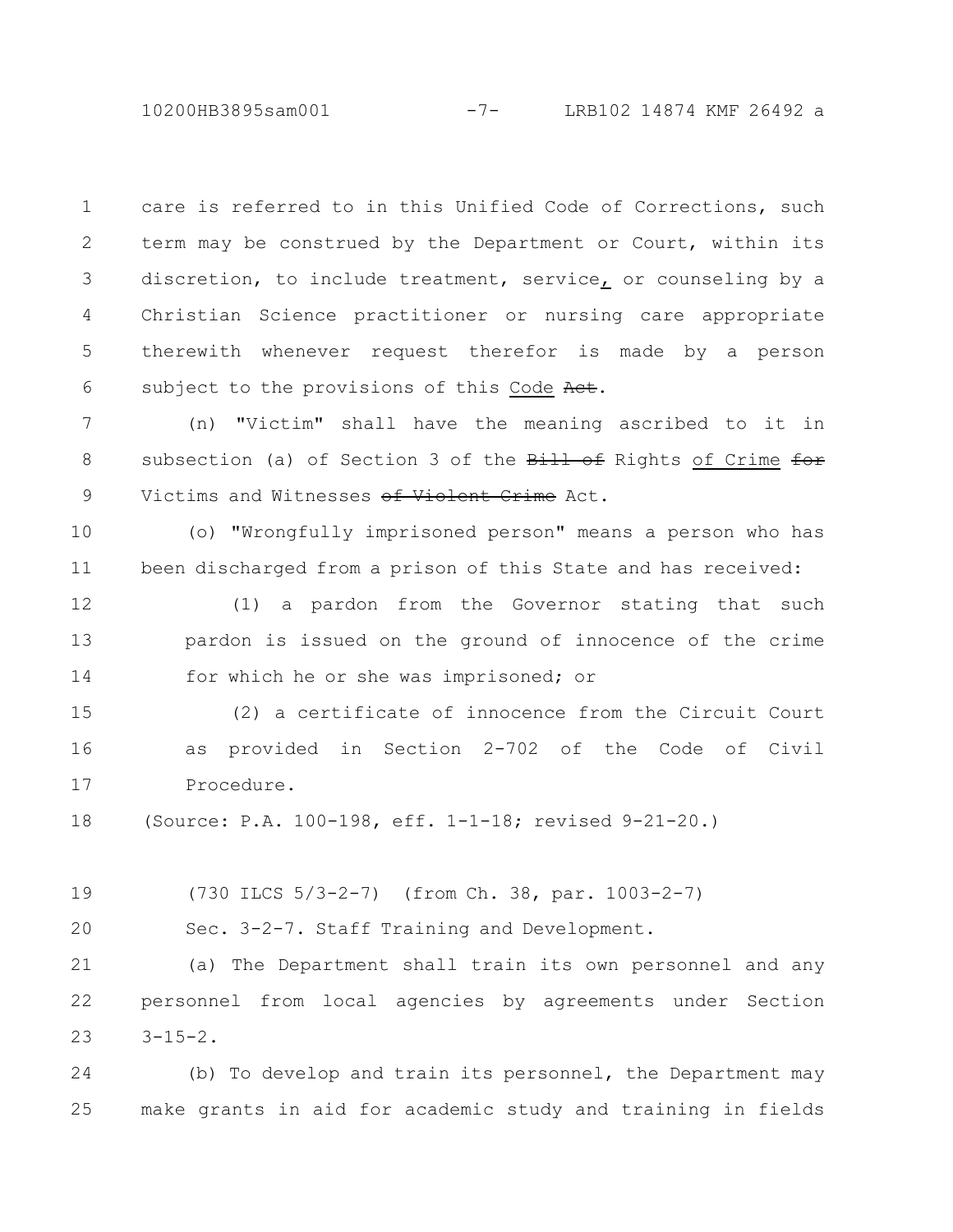10200HB3895sam001 -8- LRB102 14874 KMF 26492 a

related to corrections. The Department shall establish rules for the conditions and amounts of such grants. The Department may employ any person during his program of studies and may require the person to work for it on completion of his program according to the agreement entered into between the person receiving the grant and the Department. 1 2 3 4 5 6

(c) The Department shall implement a wellness program to provide employees and staff with support to address both professional and personal challenges as they relate to the correctional environment. The Department shall establish response teams to provide comprehensive support to employees and staff affected by events that are both duty-related and not duty-related and provide training to response team members. The wellness program shall be accessible to any Department employee, whether full-time or part-time, contractual or temporary staff and approved volunteers. The wellness program may include, but not limited to, providing information, education, referrals, peer support, debriefing, and newsletters. Employee and staff access to wellness response team support shall be voluntary and remain confidential. 7 8 9 10 11 12 13 14 15 16 17 18 19 20 21

(Source: P.A. 77-2097.) 22

(730 ILCS 5/3-2.5-15) 23

Sec. 3-2.5-15. Department of Juvenile Justice; assumption of duties of the Juvenile Division. 24 25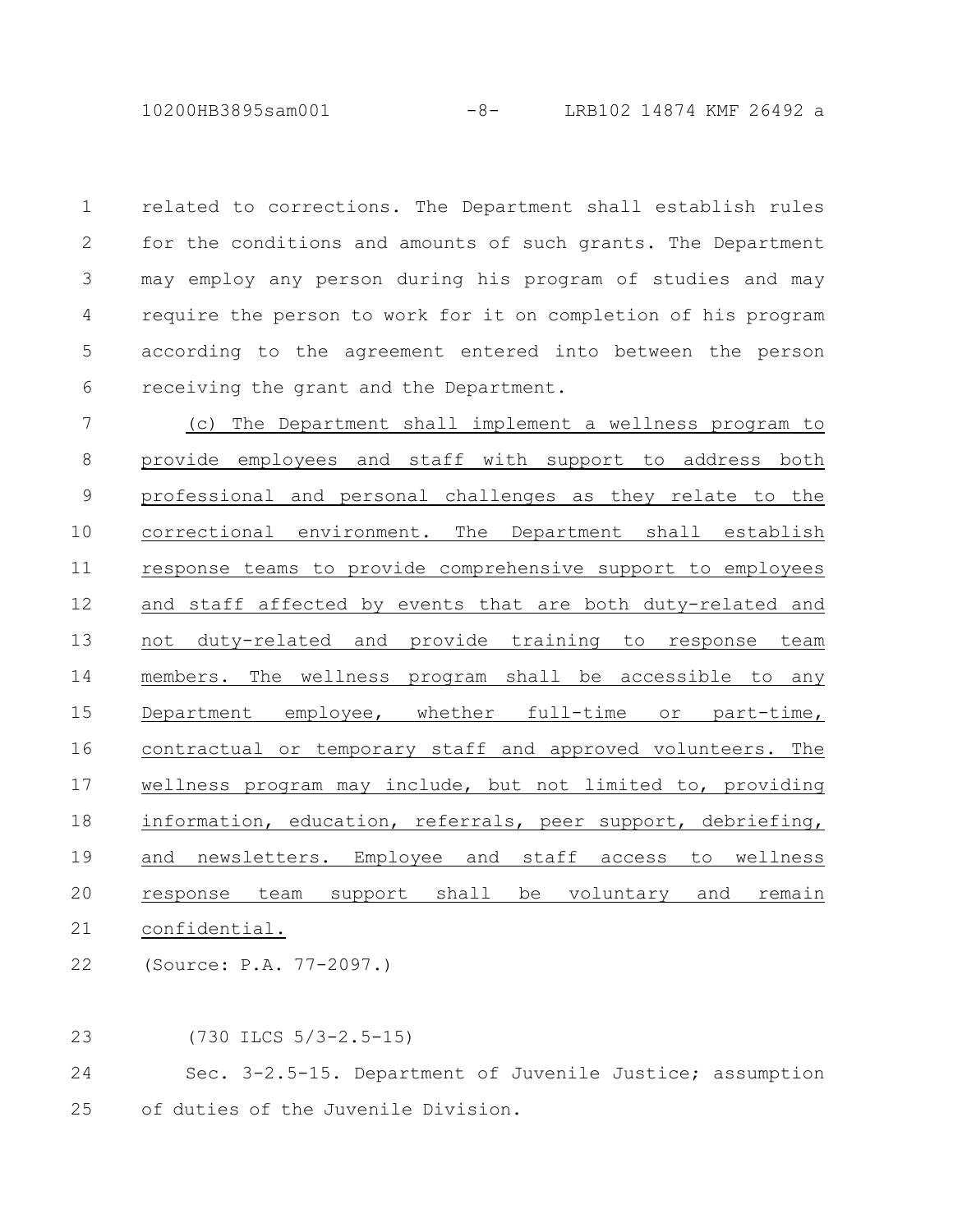10200HB3895sam001 -9- LRB102 14874 KMF 26492 a

(a) The Department of Juvenile Justice shall assume the rights, powers, duties, and responsibilities of the Juvenile Division of the Department of Corrections. Personnel, books, records, property, and unencumbered appropriations pertaining to the Juvenile Division of the Department of Corrections shall be transferred to the Department of Juvenile Justice on the effective date of this amendatory Act of the 94th General Assembly. Any rights of employees or the State under the Personnel Code or any other contract or plan shall be unaffected by this transfer. 1 2 3 4 5 6 7 8 9 10

(b) Department of Juvenile Justice personnel who are hired by the Department on or after the effective date of this amendatory Act of the 94th General Assembly and who participate or assist in the rehabilitative and vocational training of delinquent youths, supervise the daily activities involving direct and continuing responsibility for the youth's security, welfare and development, or participate in the personal rehabilitation of delinquent youth by training, supervising, and assisting lower level personnel who perform these duties must be over the age of 21 and have any bachelor's or advanced degree from an accredited college or university. This requirement shall not apply to security, clerical, food service, and maintenance staff that do not have direct and regular contact with youth. The degree requirements specified in this subsection (b) are not required of persons who provide vocational training and who have adequate knowledge in the 11 12 13 14 15 16 17 18 19 20 21 22 23 24 25 26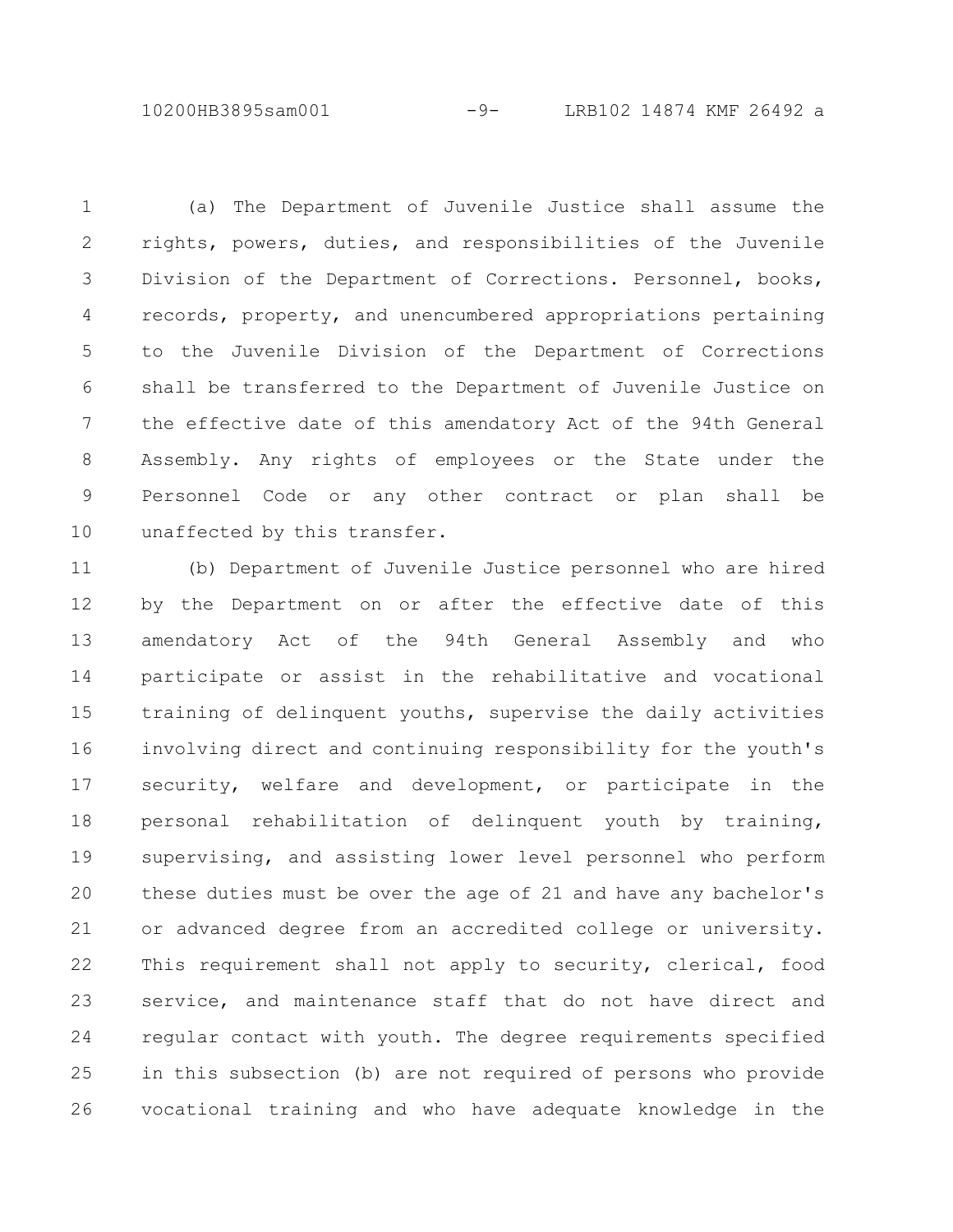## 10200HB3895sam001 -10- LRB102 14874 KMF 26492 a

skill for which they are providing the vocational training. 1

(c) Subsection (b) of this Section does not apply to personnel transferred to the Department of Juvenile Justice on the effective date of this amendatory Act of the 94th General Assembly. 2 3 4 5

(d) The Department shall be under the direction of the Director of Juvenile Justice as provided in this Code. 6 7

(e) The Director shall organize divisions within the Department and shall assign functions, powers, duties, and personnel as required by law. The Director may create other divisions and may assign other functions, powers, duties, and personnel as may be necessary or desirable to carry out the functions and responsibilities vested by law in the Department. The Director may, with the approval of the Office of the Governor, assign to and share functions, powers, duties, and personnel with other State agencies such that administrative services and administrative facilities are provided by a shared administrative service center. Where possible, shared services which impact youth should be done with child-serving agencies. These administrative services may include, but are not limited to, all of the following functions: budgeting, accounting related functions, auditing, human resources, legal, procurement, training, data collection and analysis, information technology, internal investigations, intelligence, legislative services, emergency response capability, statewide transportation services, and general 8 9 10 11 12 13 14 15 16 17 18 19 20 21 22 23 24 25 26